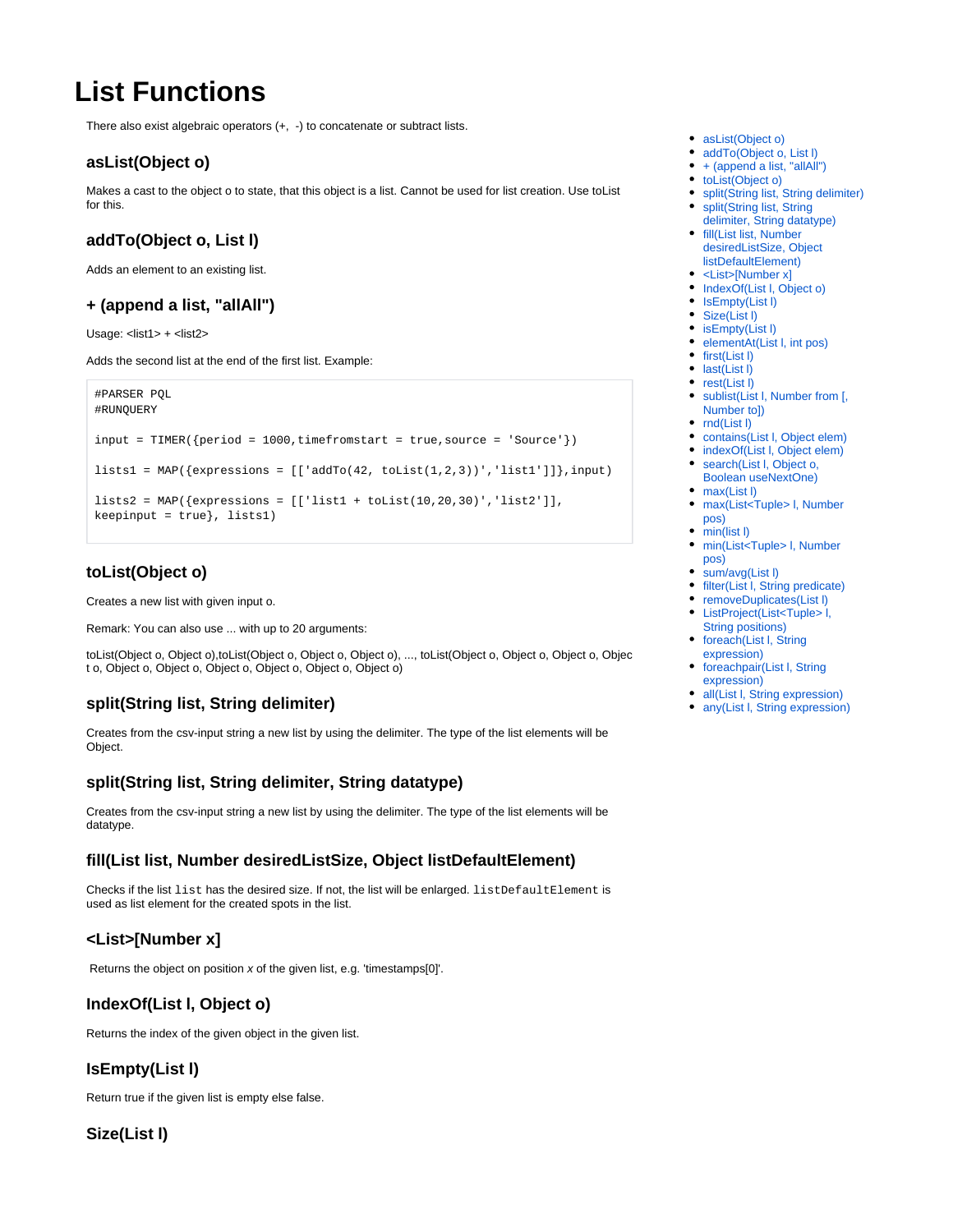Return the size of the list.

## <span id="page-1-0"></span>**isEmpty(List l)**

returns true, if the list contains no values.

#### <span id="page-1-1"></span>**elementAt(List l, int pos)**

Return the element of the list l at pos. If the list is a variable or a constant list[pos] can be used.

### <span id="page-1-2"></span>**first(List l)**

returns the first element of the list. Same as <List>[0] or elementAt(l,0)

## <span id="page-1-3"></span>**last(List l)**

returns the last element of the list.

#### <span id="page-1-4"></span>**rest(List l)**

returns a new list containing every element, except the first element.

## <span id="page-1-5"></span>**sublist(List l, Number from [, Number to])**

Returns a new List containing the elements from position from to position to. If to is not given, the function returns the sublist, starting an from.

#### <span id="page-1-6"></span>**rnd(List l)**

Returns a random element from the list.

#### <span id="page-1-7"></span>**contains(List l, Object elem)**

Returns true, if element is part of the list. Equivalent to indexOf(l, elem)  $>= 0$ .

#### <span id="page-1-8"></span>**indexOf(List l, Object elem)**

Returns the position of the object elem inside the list. Returns -1 if elem is not found

#### <span id="page-1-9"></span>**search(List l, Object o, Boolean useNextOne)**

Search for an element o in a sorted list. The elements must be comparable, else an exception is thrown.

It the value is not found and

- useNextOne is true, the next higher value (if available) will be used.
- useNextOne is false, the next lower value (if available) will be used.

For Input: 1,5,7,8,33,93 the following

```
map1 = MAP({} expressions = [
                    'search(list,92,false)',
                    'search(list,93,false)',
                    'search(list,92,true)',
                    'search(list,93,true)' 
               ] 
             },
             list
\overline{\phantom{a}}
```
return 33,93,93,93

## <span id="page-1-10"></span>**max(List l)**

<span id="page-1-11"></span>Returns the highest element in the list